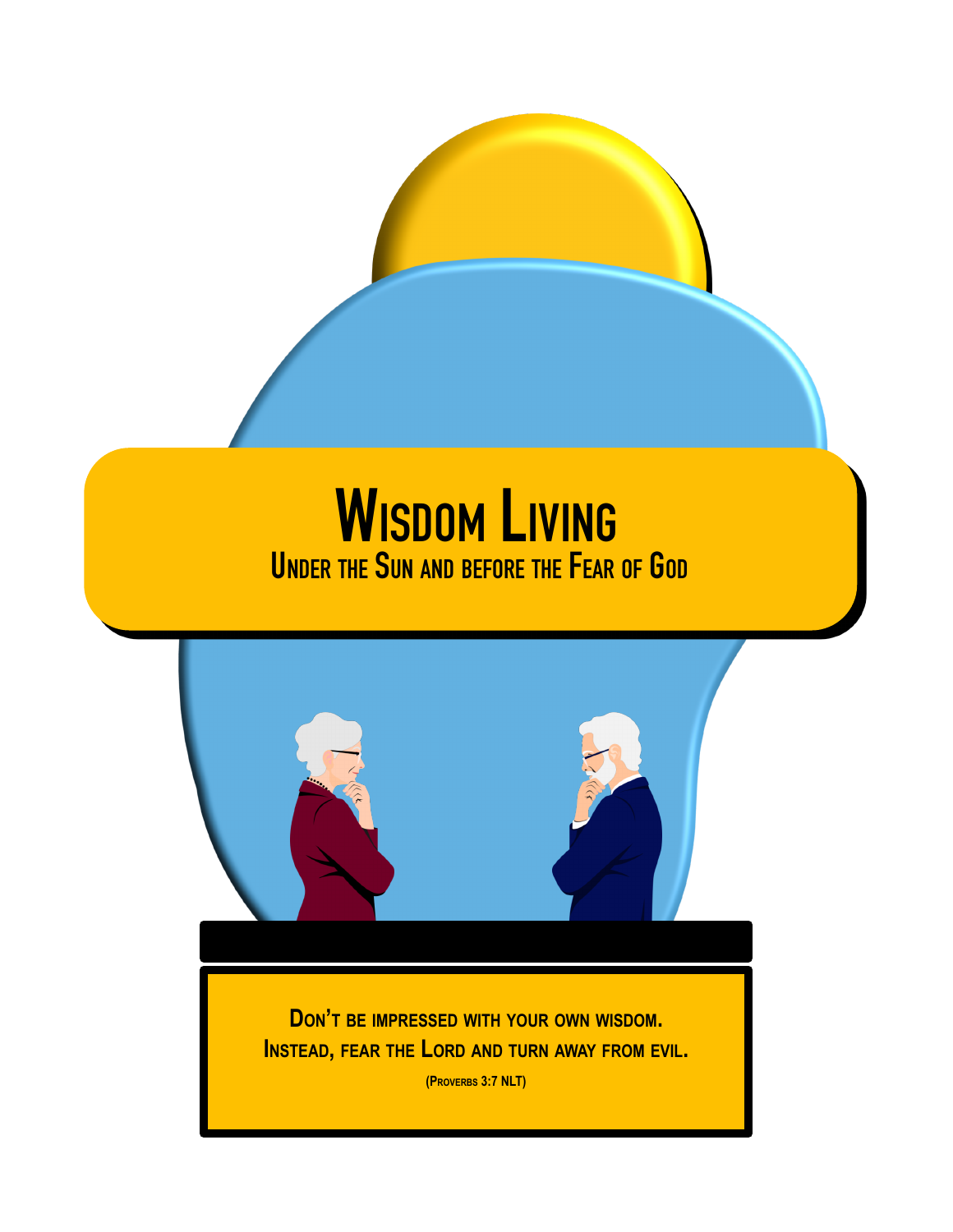- **1. THE WISE PERSON WHO KNOWS GOD IS WITHOUT PEER** *(UNEQUALED, UNRIVALED)* **IN HIS PERSPECTIVE OF LIFE, 8:1.**
	- (Ecclesiastes 8:1 ESV) Who is like the wise? And who knows the interpretation of a thing? **A man's wisdom makes his face shine, and the hardness of his face is changed**.

*Charles Bridges …* The wisdom, here so highly commended, as a mere intellectual quality has no practical influence. But as a heavenly principle, it makes the face to shine from intercourse with a brighter world. … One display of this Divine transformation may be seen in the change of the boldness of our face. *Once* it was hard and stern loftiness. *Now*, without losing one atom of its firmness, it melts down into humility. … It is however only when the face shines under heavenly influence, that the sturdiness of Christian confidence will be fully set out. The combination is perfect—'heaven upon earth to have a man's mind *move* in charity,*rest* in Providence, and *turn upon* the poles of truth.' *[Bridges, C. (1860). An Exposition of the Book of Ecclesiastes (pp. 230-231). Robert Carter & Brothers.]*

## ◼**THE WISE PERSON WHO DOES NOT KNOW GOD …**

There is a wise person who unconsciously lives by the laws of God's created order under the sun but does not know God.

- (Romans 2:14–15 NLT) Even Gentiles, who do not have God's written law, **show that they know his law when they instinctively obey it, even without having heard it**. 15 **They demonstrate that God's law is written in their hearts, for their own conscience and thoughts either accuse them or tell them they are doing right**.
- **a. The wise person who lives under the sun** *who does not know God* **does know that some things can be known and other things cannot be known.**
- **b. He accepts (and thrives in) his lot in life under the sun—the lot in life that God has given him.**
	- (Ecclesiastes 3:22 NLT) So I saw that there is nothing better for people than to be happy in their work. **That is our lot in life**. And no one can bring us back to see what happens after we die.
	- (Ecclesiastes 5:18–20 NLT) Even so, I have noticed one thing, at least, that is good. It is good for people to eat, drink, and enjoy their work under the sun during the short life God has given **them, and to accept their lot in life.** 19 And it

is a good thing to receive wealth from God and the good health to enjoy it. To enjoy your work **and accept your lot in life this is indeed a gift from God**. 20 God keeps such people so busy enjoying life that they take no time to brood over the past.

- (Ecclesiastes 9:9–10 NIV) Enjoy life with your wife, whom you love, all the days of this meaningless life that God has given you under the sun—all your meaningless days. **For this is your lot in life** and in your toilsome labor under the sun. 10 Whatever your hand finds to do, do it with all your might, for in the realm of the dead, where you are going, there is neither working nor planning nor knowledge nor wisdom.
- **c. The wise person who lives under the sun often recognizes the blessing of his "lot in life" but remains blind to the source of this blessing.**
- **d. The wise person under the sun lives under God's sovereign care and common grace but apart from a true, saving knowledge of God.**
- **e. The fruit yielded by even this lesser understanding of life under the sun overcomes the hardness and harshness of life and changes his face.**
	- (Ecclesiastes 8:1 GW) Who is really wise? Who knows how to explain things? **Wisdom makes one's face shine, and it changes one's grim look**.
- **f. Often the wise person who lives under the sun is a religious person who misunderstands the blessing of common grace and the acknowledgement of a deity with the blessing of saving grace.**
- **g. The wise, religious person who lives under the sun acknowledges God in a variety of forms but does not live in reverence before the God of Scripture.**
- **h. This explains why a wise, religious person who lives under the sun is more open (read deceived) to other religions and other gospels—there is no sincere and pure devotion to Christ.**
	- (2 Corinthians 11:3–4 ESV) But I am afraid that as the serpent deceived Eve by his cunning, **your thoughts will be led astray from a sincere and pure devotion to Christ**. 4 For if someone comes and proclaims **another Jesus** than the one we proclaimed, or if you receive **a different spirit** from the one you received, or if you accept **a different gospel** from the one you accepted, you put up with it readily enough.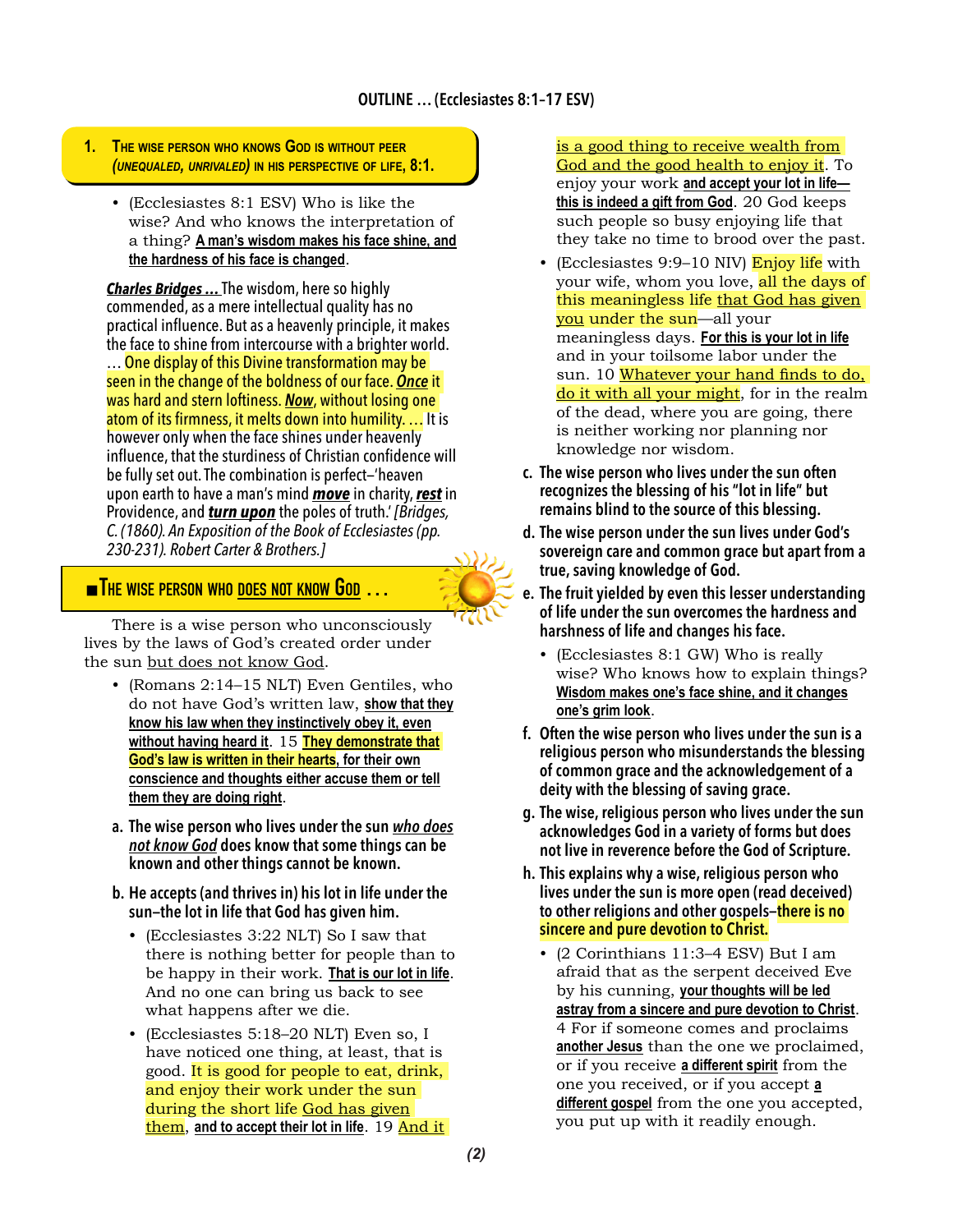## ◼**THE WISE PERSON WHO DOES KNOW GOD …**



- **a. The wise person who lives under the sun** *and knows God* **interprets and understands life through revelation from God—***the Bible***.**
- **b. The wise person who lives under the sun** *and knows God* **does not seek out other schemes or solutions to life apart from revelation.**
	- (Ecclesiastes 7:29 ESV) See, this alone I found, that God made man upright, but they have sought out many schemes.
- **c. The wise person who lives under the sun** *and knows God* **believes God for what can be known and trusts God for what cannot be known.**
- **d. The wise person who knows God accepts his lot in life under the sun as from the sovereign hand of God and according to his eternal purpose.**

The wise person who knows God not only recognizes and lives by the universal principles of life that bring grace to one's life but he praises God and gives God the glory as the source of all such grace and blessings.

- (1 Peter 5:6–7 ESV) **Humble yourselves, therefore, under the mighty hand of God** so that at the proper time he may exalt you, 7 casting all your anxieties on him, because he cares for you.
- **e. The transformation of the wise person who fears and knows God is so powerful that it can be seen in his outward appearance—his face.**
	- (2 Corinthians 4:6–7 NLT) For **God,** who said, "Let there be light in the darkness," **has made this light shine in our hearts** so we could know **the glory of God that is seen in the face of Jesus Christ**. 7 **We now have this light shining in our hearts**, but we ourselves are like fragile clay jars containing this great treasure. **This makes it clear that our great power is from God, not from ourselves**.
- **f. The Holy Spirit produces the fruit of the wisdom from above in the wise person who knows God and this is evidenced by his honorable life.**
	- (James 3:13–18 NLT) If you are wise and understand God's ways, prove it by living an honorable life, doing good works with the humility that comes from wisdom. 14 **But if you are** bitterly jealous and there is selfish ambition in your heart, don't cover up the truth with boasting and lying. 15 **For jealousy and**

**selfishness are not God's kind of wisdom. Such things are earthly, unspiritual, and demonic**. 16 For wherever there is jealousy and selfish ambition, there you will find disorder and evil of every kind. 17 **But the wisdom from above is** first of all pure. It is also peace loving, gentle at all times, and willing to yield to others. It is full of mercy and the fruit of good deeds. It shows no favoritism and is always sincere. 18 And those who are peacemakers will plant seeds of peace and reap a harvest of righteousness.

- **2. THE WISE PERSON WHO KNOWS GOD TRUSTS GOD TO GUIDE HIM THROUGH A WORLD WHERE PEOPLE HAVE THE POWER TO HURT OTHER PEOPLE—SPECIFICALLY GOVERNMENTS, 8:2-9.**
	- (Ecclesiastes 8:2–9 NLT) **Obey the king** since you vowed to God that you would. 3 **Don't try to avoid doing your duty**, and **don't stand with those who plot evil**, for the king can do whatever he wants. 4 His command is backed by great power. No one can resist or question it. 5 Those who obey him will not be punished. **Those who are wise will find a time and a way to do what is right**, 6 for there is a time and a way for everything, even when a person is in trouble. 7 Indeed, how can people avoid what they don't know is going to happen? 8 None of us can hold back our spirit from departing. None of us has the power to prevent the day of our death. There is no escaping that obligation, that dark battle. **And in the face of death, wickedness will certainly not rescue the wicked**. 9 I have thought deeply about **all that goes on here under the sun, where people have the power to hurt each other**.

The wise person—even the wise person who only lives under the sun and does not know God—knows that it is beneficial to live by certain principles in a world in which people have the power to hurt other people.

*PRINCIPLES FOR LIVING IN A WORLD WHERE PEOPLE HAVE THE POWER TO HURT EACH OTHER:*

- **a. Submit to the governing authorities.**
- **b. Don't try to avoid your duty but never stand with those who do evil.**
- **c. Respect the power and authority that God has given to governing authorities.**
- **d. Do everything possible to do the right thing.**